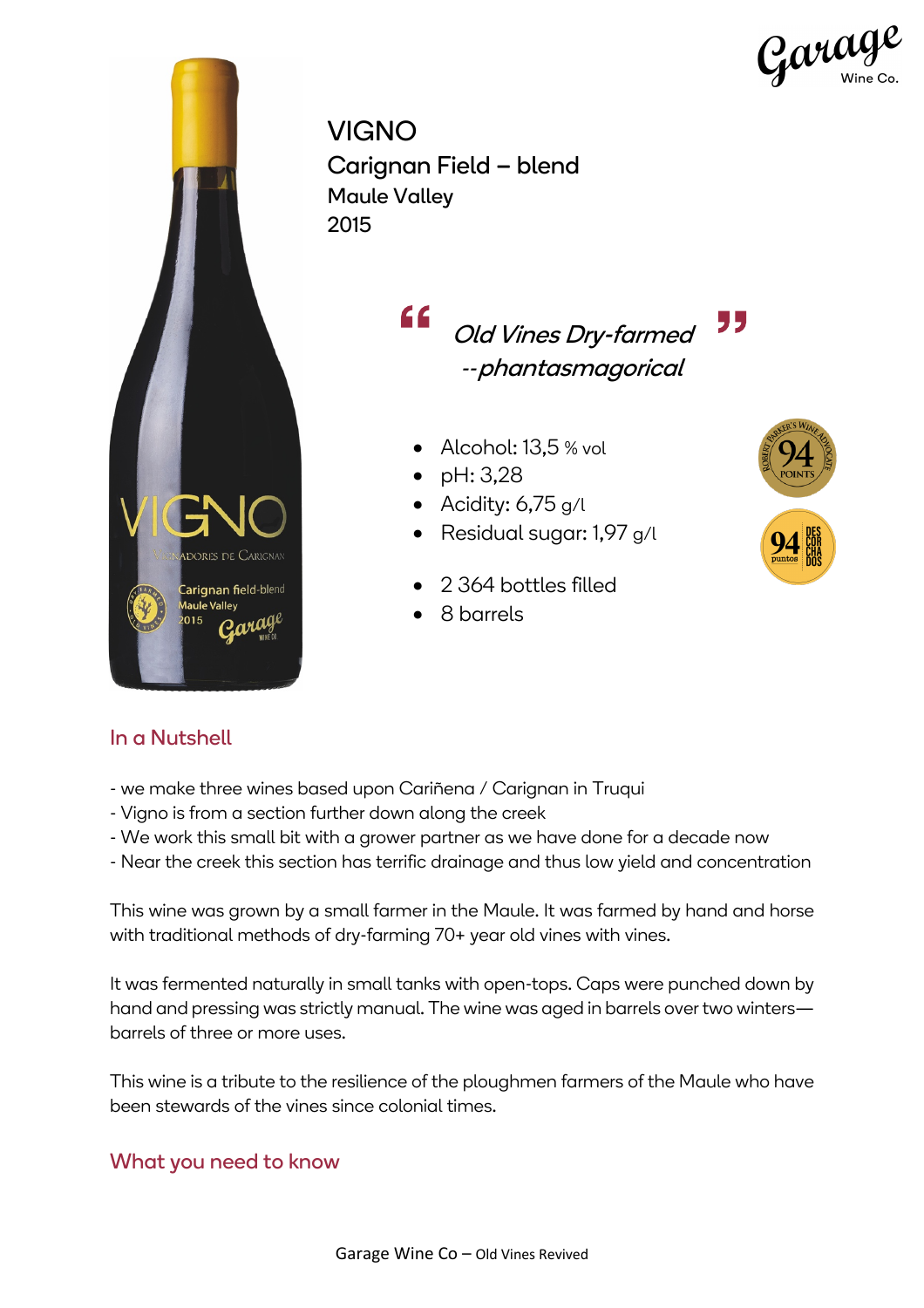

| The Vineyard &                          | It is hard to imagine someone having the patience (and a                                                                                                                                                                                                                                                                                                                                                                                                                                                                                                                                                                                                                                                                                                                                                                                                                                                                                                   |
|-----------------------------------------|------------------------------------------------------------------------------------------------------------------------------------------------------------------------------------------------------------------------------------------------------------------------------------------------------------------------------------------------------------------------------------------------------------------------------------------------------------------------------------------------------------------------------------------------------------------------------------------------------------------------------------------------------------------------------------------------------------------------------------------------------------------------------------------------------------------------------------------------------------------------------------------------------------------------------------------------------------|
| Farming                                 | financial advisor!) willing to plant a red vineyard in this part of<br>Empedrado. It is simply so cool most years. It must have taken<br>forever for these vineyards to have come into their own. Thank<br>god someone had the foresight to be patient all those years ago<br>whilst the vineyard could grow old. (Question: if golf where<br>invented today, how many holes would it have?)                                                                                                                                                                                                                                                                                                                                                                                                                                                                                                                                                               |
| Winemaking:                             | Ancestral farming by hand and horse<br>$\overline{\phantom{0}}$<br>Naturally fermented with native yeasts<br>-<br>Open top fermenters. Caps were punched down by hand.<br>$\overline{\phantom{0}}$<br>Pressing manual.<br>Small portion was made with whole stems stomped with<br>clean feet—this part was glorious and have done more bin<br>experiments ever since.<br>Aged in barrels over two winters- barrels third use or more.<br>$\blacksquare$<br>Yeasts native (we add Truquilemu wine from previous<br>$\blacksquare$<br>vintage to a pie de cuba)<br>No temp control (besides opening closing windows) open<br>$\qquad \qquad \blacksquare$<br>tank, no nada<br>Pinch of sulfites after Malolactic that normally finishes a full<br>Ξ.<br>7 months after harvest with next summer's heat the<br>following January.<br>Effect of whole stems well-established in this wine. We think<br>$\blacksquare$<br>there is a bit of a before and after. |
| Elevage:                                | Aged in barrels over two winters— barrels third use or more.<br>various cooperages (Sylvain, Berger, Nadalie - Alliers<br>$\overline{\phantom{0}}$<br>Noisette toast, and some Burgundy barrels)                                                                                                                                                                                                                                                                                                                                                                                                                                                                                                                                                                                                                                                                                                                                                           |
| Appellation:                            | Vigno / Empedrado / Maule Valley (Secano Interior)                                                                                                                                                                                                                                                                                                                                                                                                                                                                                                                                                                                                                                                                                                                                                                                                                                                                                                         |
| Varietal:                               | Carignan with smidgens of Mataró in the field-blend                                                                                                                                                                                                                                                                                                                                                                                                                                                                                                                                                                                                                                                                                                                                                                                                                                                                                                        |
| Color:                                  | Purple rain                                                                                                                                                                                                                                                                                                                                                                                                                                                                                                                                                                                                                                                                                                                                                                                                                                                                                                                                                |
| Personality:                            | A thinker with layers that reveal with patience - soulful                                                                                                                                                                                                                                                                                                                                                                                                                                                                                                                                                                                                                                                                                                                                                                                                                                                                                                  |
| How many lots?                          | One Vigno each year                                                                                                                                                                                                                                                                                                                                                                                                                                                                                                                                                                                                                                                                                                                                                                                                                                                                                                                                        |
| <b>Previous Bottlings</b><br>Ageability | Vigno – 2014<br>Vigno – 2013<br>Vigno - 2012<br>Vigno – 2011<br>Vigno - 2010<br>$10+$ yrs                                                                                                                                                                                                                                                                                                                                                                                                                                                                                                                                                                                                                                                                                                                                                                                                                                                                  |
|                                         |                                                                                                                                                                                                                                                                                                                                                                                                                                                                                                                                                                                                                                                                                                                                                                                                                                                                                                                                                            |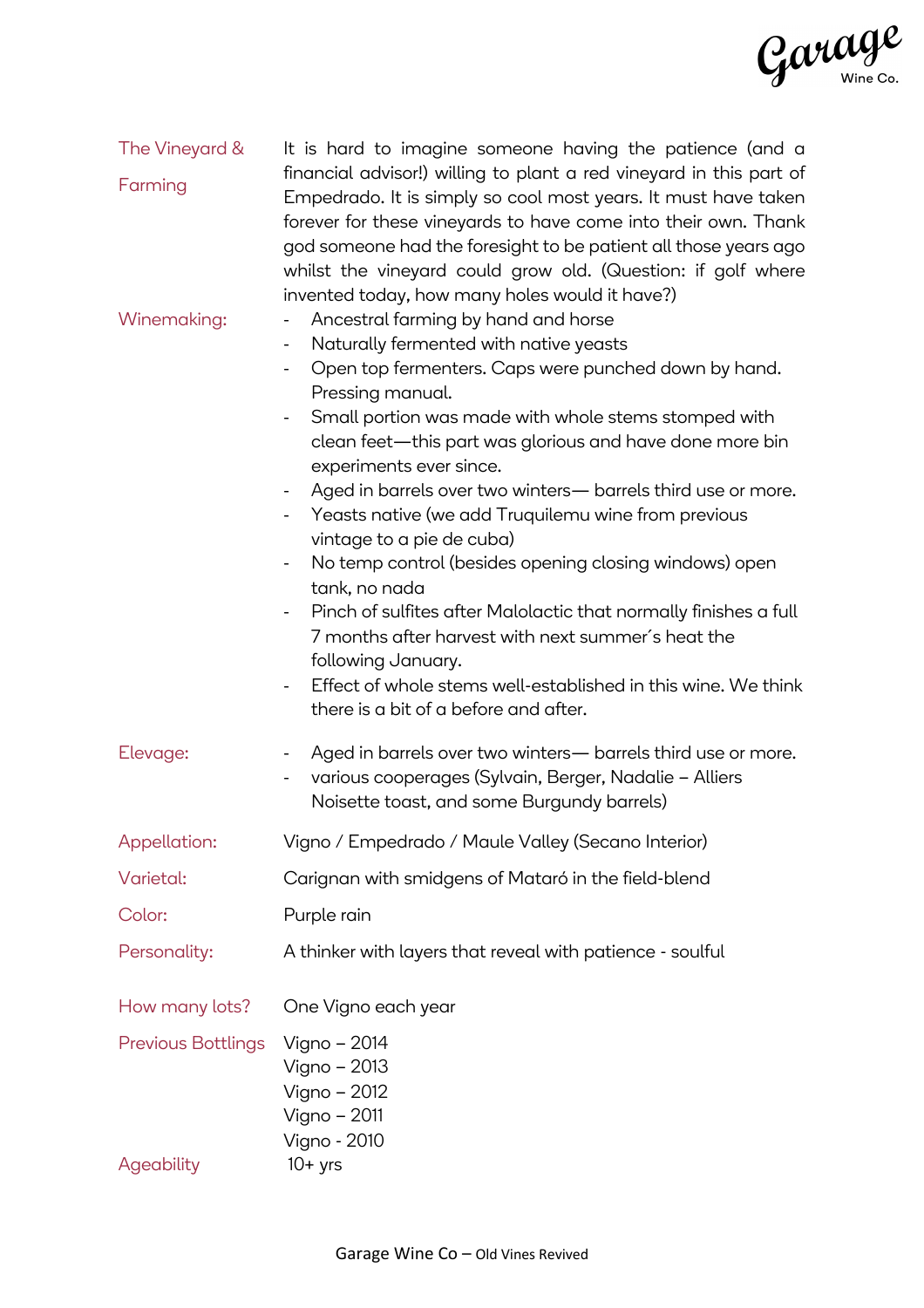

Best drinking House: 2017-2030

## The Vintage

Weatherwise rain continued long into Spring and cultivating / ploughing was done more than a month later than ususal in October. Leaves were significantly more autumnal when fruit was picked. Tannins in 2o15 are more than a little bit firmer than normal and the wines more dense. We like vintage variance to show through in the wines. That said we hope people hold on to wines in accordance with said vintage variance.

In a retrospective tasting of various vintages lately 2015 came to be called the year of the grip. All of the parcels will take longer to come into their own. In 2o15 we began a our transition from limited experiments with whole stems in fermentation lagars to a broader production using this technique-- less pisoneo more raqui.

#### House note

Spice and mineral-accented aromas of red and blue fruit joined by slowly emerging violet and rhubarb notes. Sappy and concentrated but lithe, offering energetic black raspberry, spicecake and floral pastille flavors and a bracing, refreshingly bitter suggestion of blood orange that adds bite to the back half. Finishes smooth, sweet and long, with resonating floral and spice notes and supple tannins adding shape and gentle grip. Complex and expansive.

Hashtag

#gwco





## Critics Notes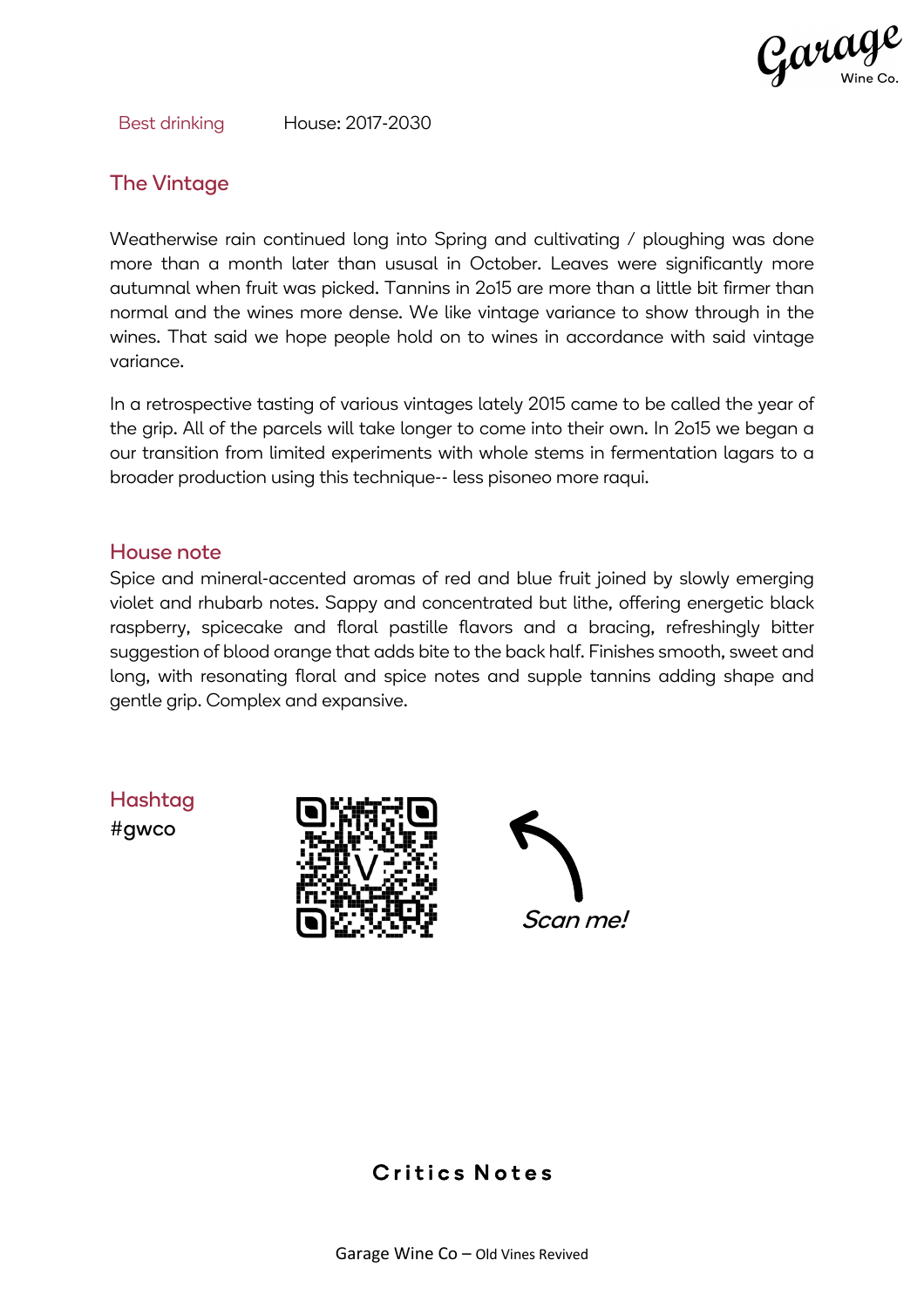Garage Wine Co – Old Vines Revived

#### Robert Parker's Wine Advocate # 239 Vigno - Carignan field-blend 2015 94 Pts

Always a noteworthy example in the Vigno association, the 2015 Vigno from Garage Wine Co. is one of their 11 single-vineyard bottlings. It's produced from eight barrels of Carignan and one of Mataró (Monastrell) with traces of País from an old field blend in one of the freshest corners of the Maule "secano interior" in Truquilemu (the other two are Huerta de Maule and the coastal part of Cauquenes, in Pilén). There is a faint animal touch of leather and cured meat and a rustic twist of tree bark and earth. The palate is serious and has an austere texture provided by the granite soils; this could be lighter and fresher. This is the same base as the Lot #67, as this comes from their largest vineyard. 2,315 bottles were filled in December 2016.

## Descorchados - Patricio Tapia Vigno - Carignan field-blend 2015 94 Pts

El carignan es una variedad que ofrece una textura rústica, salvaje, pero a la vez una acidez refrescante y aromas florales, una bipolaridad deliciosa que en manos de Garage Wine Co, bajo el sello Vigno (vignadores del carignan) se transforma en un pequeño monstruo de sabores frutales, mucha fuerza, mucha energía solamente equiparable a las chuletas bien asadas de un cordero.

# Notes from Previous Vintages

## Robert Parker's Wine Advocate # 23o Vigno - Carignan field-blend 2013 93 Pts

The 2014 Vigno from Garage Wine Co. also has the subtitle of Old Vines Dry Farmed Carignan. It was sourced from an extremely old vineyard in what they consider the freshest corner of the Maule "secano," in Truquilemu. Part of full clusters were used for the vinification and foot-treading. It's made of fruit farmed by hand and horse with traditional methods of dry-farming and 70+-year-old vines. It fermented with native yeasts in open top vats and aged in well-seasoned, neutral oak barrels for two winters. The nose shows the cool climate of the region; it's intensely aromatic, floral and fresh. But, it's in the palate where the vibrant acidity and the lively texture give it electric freshness where you really see the reflection of the place, the climate and the austerity of the soils. This is simply stunning. 2,864 bottles produced. It was bottled in November 2015.

# Descorchados - Patricio Tapia

## Vigno - Carignan field-blend 2014 94 Pts

Los aromas son frescos, de bayas rojas y negras. La boca es vo- luptuosa, amable, luego jugosa y con un agarre sutil.





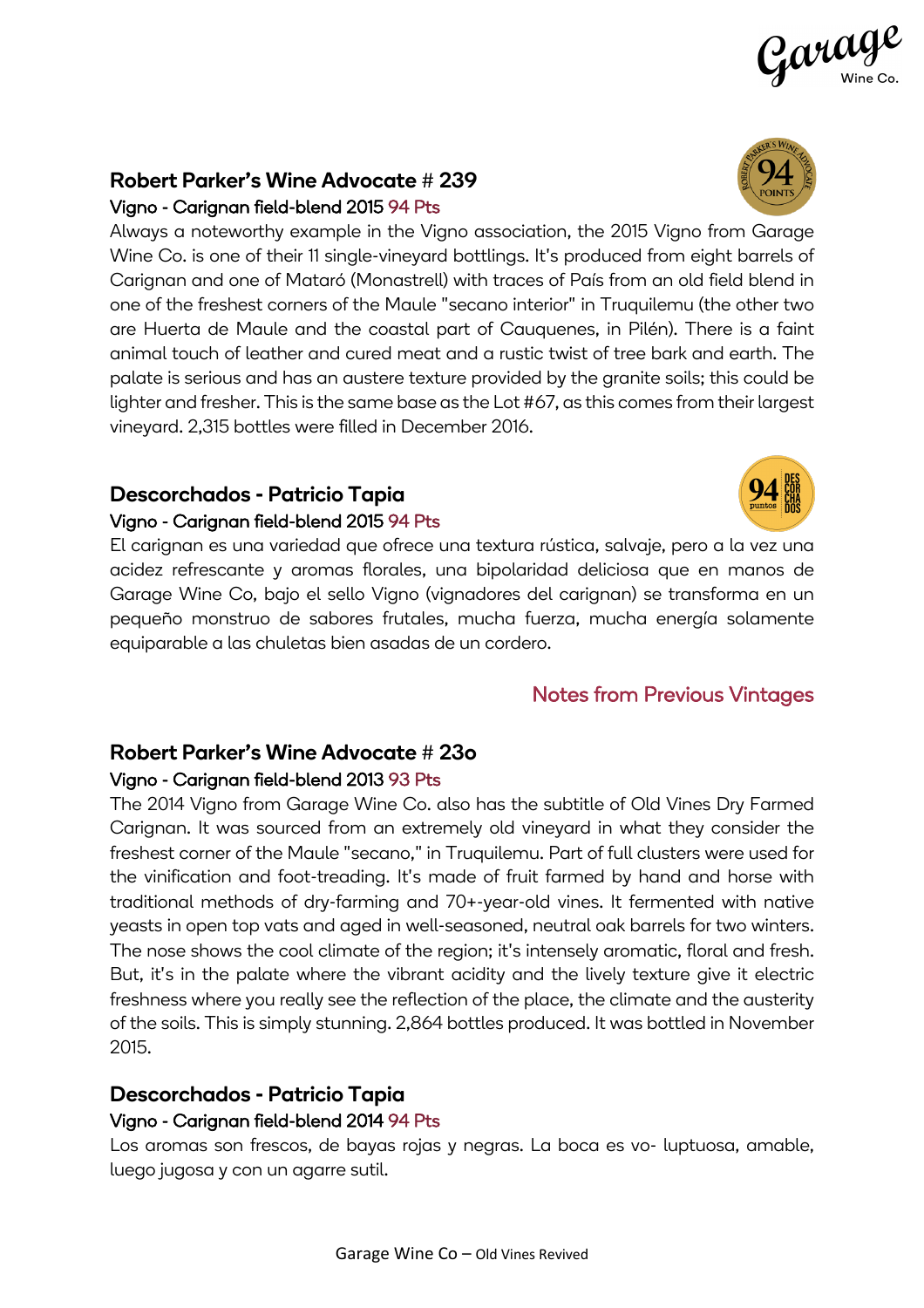

## James Suckling

#### Vigno - Carignan field-blend 2014 94 Pts

This is superb carignan-based red with earth, smoked meat and old vine aromas and flavors. Full body, round and juicy tannins and a flavorful finish. Soulful. Drink now

# Wine Advocate – Robert Parker #222

### Vigno - Carignan field-blend 2014 94 Pts

The 2013 Vigno Old Vines Dry Farmed Carignan from Garage Wine Co. is sourced from an extremely old vineyard in Truquilemu, the part of the Secano Interior that is closest to the sea, in a zone where the grapes can ripen. This comes from a field blend that contains other varieties like Torrontés Negro and País. The wine fermented with natural yeasts and spent two winters in used French oak barrels before bottling. The nose starts off floral and with bright red berry aromas, with good ripeness and just a pinch of spices from the élevage. The palate is medium-bodied with very good acidity and a low pH (3.33). With time, the nose turns more organic, earthy and a liqueur note eventually appears. While powerful, it's round and easy to drink. It evolved quite fast in the glass, which makes me hesitate about its evolution in bottle for many years... 1,992 bottles produced.

#### Vinous – Antonio Galloni

#### Vigno - Carignan field-blend 2013 93 Pts

(aged in used French oak barrels for two years; pH 3.31) Full ruby. Spice- and mineralaccented aromas of red and blue fruit liqueur, incense and cola are joined by slowly emerging violet and rhubarb notes. Sappy and concentrated but lithe as well, offering energetic black raspberry, spicecake and floral pastille flavors and a bracing, refreshingly bitter suggestion of blood orange that adds bite to the back half. Finishes smooth, sweet and extremely long, with resonating floral and spice notes and supple tannins adding shape and gentle grip. Drink 2018 – 2023 Josh Raynolds

## Descorchados - Patricio Tapia

#### Vigno - Carignan field-blend 2013 93 Pts

Cien por cien carignan, este es un vino vivo, lleno de frutas rojas, tenso, salvaje en textura. Necesita el asado, ojalá vivo. Se trata de un carignan de viejas parras en una zona muy cercana a la costa, sobre suelos graníticos. Esta es la tercera versión de este vino, con una producción de 6.129 botellas, es la más grande que Garage hace para su catálogo. Este Lot se siente vivo, rico en frutas rojas y notas florales, recio en textura, ideal para embutidos del Maule. Otro de sus carignan es Vigno (parte del grupo Vignadores de Carignan) que viene de Empedra- do, una de las zonas más frescas del secano costero del Maule. También se trata de parras muy viejas, sin irrigación artificial. Este vino, como todos los tintos de Garage en la línea Lot y en Vigno, se cría por "dos inviernos" en barricas, las más nuevas de tres años de uso. Se trata de carignanes de viejas parras en una zona muy cercana a la costa, sobre suelos graníticos. Este vino, como todos los tintos de Garage en la línea Lot y en Vigno, se cría por "dos inviernos"